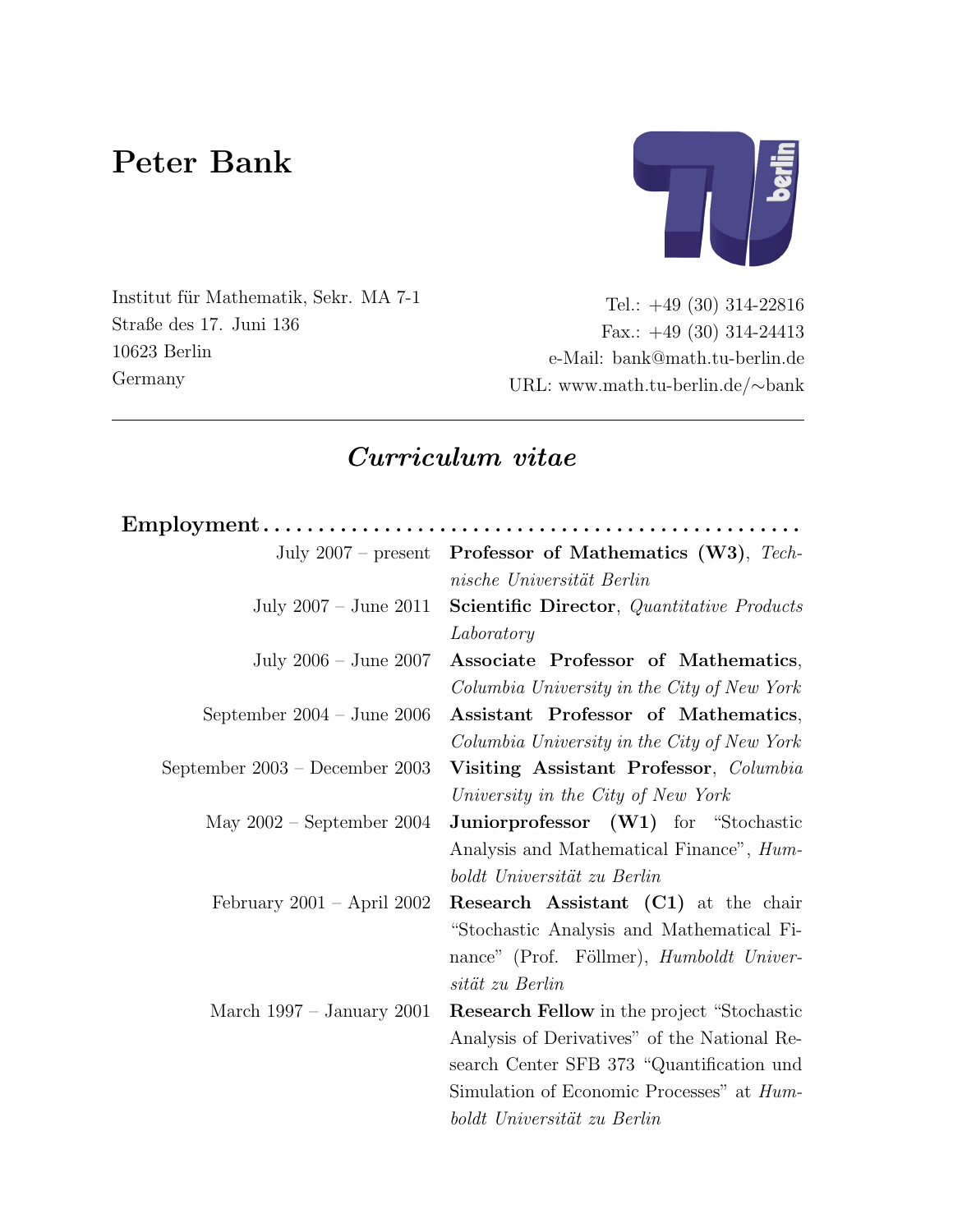| December 2000 <b>Dr. rer. nat.</b> at Department of Mathemat-         |
|-----------------------------------------------------------------------|
| ics of Humboldt Universität zu Berlin                                 |
| December 1996 Diploma in Mathematics at Rheinische                    |
| Friedrich-Wilhelms-Universität Bonn                                   |
| October 1991 – December 1996 Studies of Mathematics and Computer Sci- |
| ence at <i>Rheinische Friedrich-Wilhelms-Uni-</i>                     |
| versität Bonn                                                         |

### Scientific Interests and Memberships . . . . . . . . . . . . . . . . . . . . . . . .

- Probability theory, particularly Stochastic Analysis
- Stochastic Control and Optimization
- Mathematical Finance and Economics
- Member of the Institute of Mathematical Statistics, Deutsche Mathematiker Vereinigung, Bachelier Finance Society, International Research and Training Group 'Stochastic Models of Complex Processes', DFG-Research Center Matheon
- Scientific Director (2007–2011) of the Quantitative Products Laboratory, a joint venture of Deutsche Bank AG as sponsor, Humboldt-Universität, and Technische Universität Berlin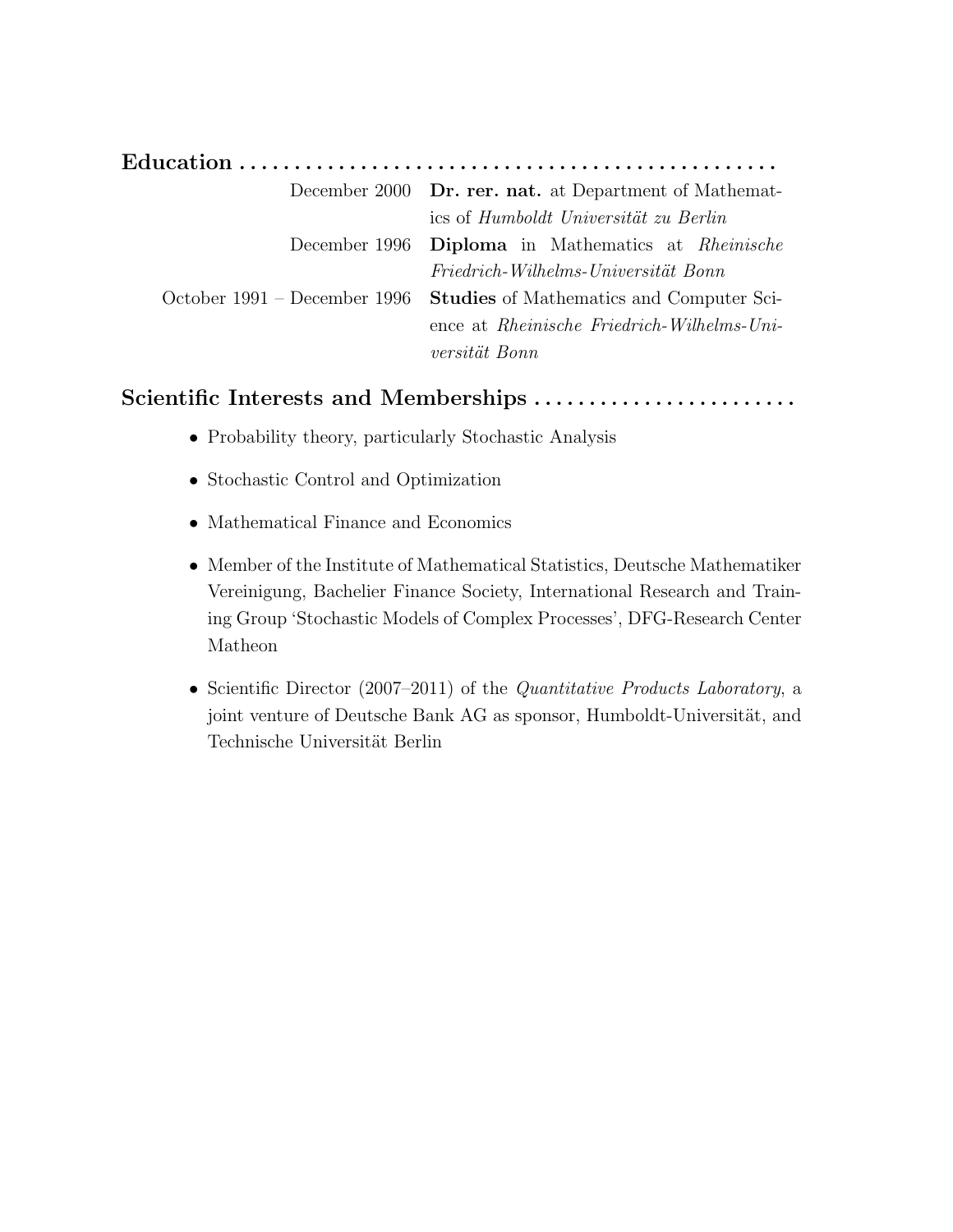### Selected Awards and Prizes . . . . . . . . . . . . . . . . . . . . . . . . . . . . . . . . .

- NSF-Grant 2005–2007 for research on Stochastic Representation Problems for Optimal Control and Nonlinear Models for Illiquid Financial Markets
- Research Fellowship from Deutsche Forschungsgemeinschaft (German Research Foundation) for a one year research programme at Columbia University, New York, and Carnegie Mellon University, Pittsburgh.
- Best Paper Award of the Blaise Pascal International Conference on Financial Modeling, Paris 2003, for joint work with Hans Föllmer on "American Options, Multi–armed Bandits, and Optimal Consumption Plans: A Unifying View"; shared with Josef Teichmann.
- Joachim Tiburtius Prize 2001 of the federal state of Berlin for outstanding dissertations at a Berlin university.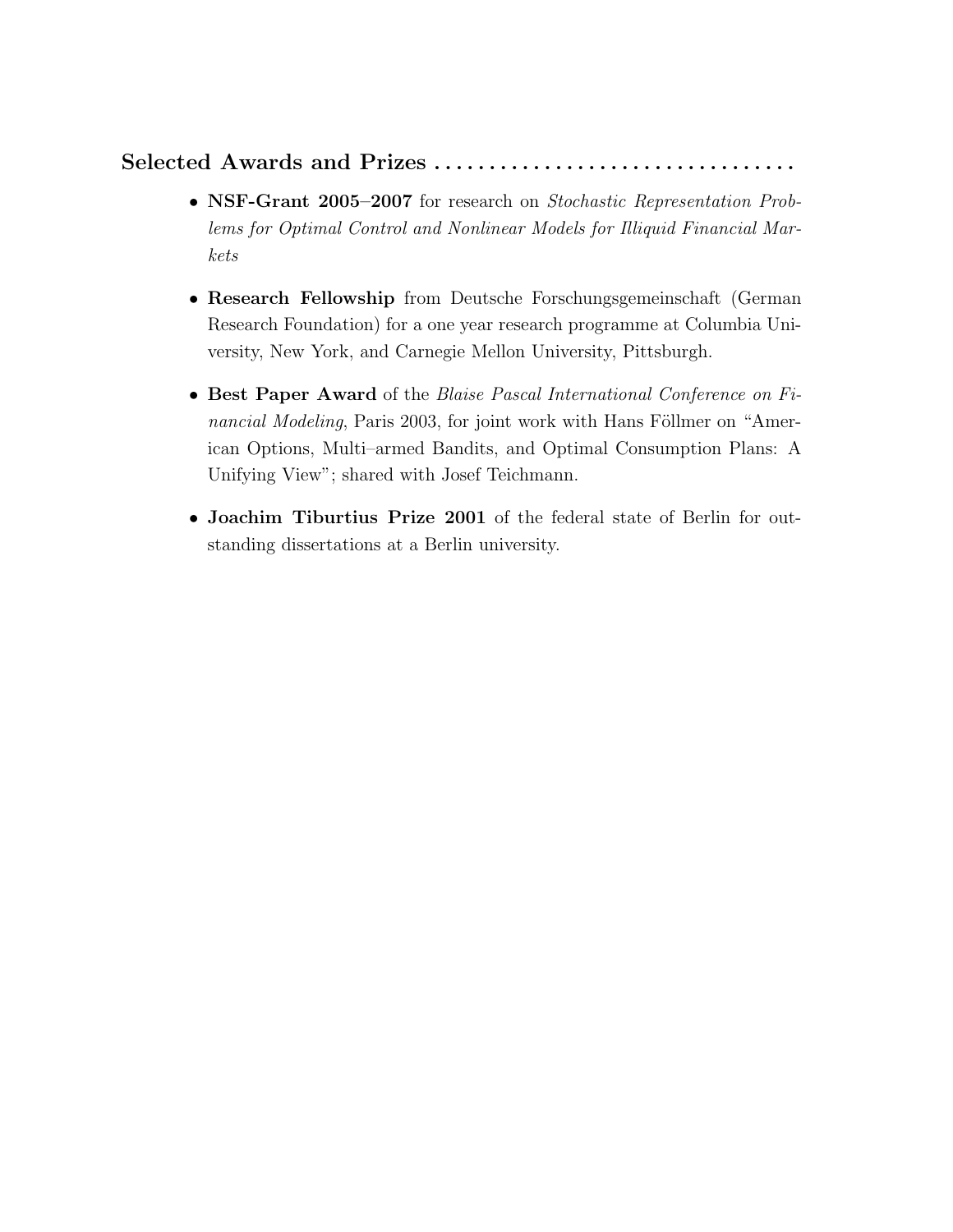#### Services to the Research Community ........................

- Associate Editor 2004– for "Decisions in Economics and Finance", Springer-Verlag
- Referee for Annals of Applied Probability, Annals of Operations Research, Applied Mathematics and Optimization, Electronic Journal of Probability, Finance and Stochastics, Mathematical Finance, SIAM Journal on Control and Optimization, SIAM Journal on Applied Mathematics, Statistics and Probability Letters, Stochastic Processes and their Applications, Stochastics and Stochastic Reports, National Science Foundation, Mathematics and Financial Economics, SIAM Journal on Financial Mathematics, Journal of Economic Decisions and Control
- Member of the **Advisory Board** for the Rutgers University's master program in Mathematical Finance
- co-Organization of Scientific Events:
	- AMaMeF-workshop on Advanced Mathematical Methods in Finance, Berlin, 2010
	- Liquidity Modelling, Recent Crises and Challenges, Oxford, 2009
	- Workshops on Mathematical Finance for Young Researchers, TU Berlin, 2000, 2004, 2008
	- Columbia-Princeton Probability Days 2005, 2006, and 2007, Columbia and Princeton University
- Supervised Ph.D. students:
	- **Jeffrey Said** Nonlinear Stochastic Models of Liquidity Effects in Financial Markets, Columbia University 2007
	- Yun Zhou A Stochastic Representation Problem with Applications in Optimal Singular Control, Dynkin Games, and Obstacle Problems, Columbia University 2008
	- Helena Kauppila Convex Duality in Singular Control, Columbia University 2009
	- Antje Fruth Portfolio Liquidation with Stochastic Liquidity, TU Berlin 2011
	- Marcel Höschler Limit Order Book Models and Optimal Trading Strategies, TU Berlin 2011
	- Nadim Sah Trading under Market Frictions, IRTG & TU Berlin, in prep.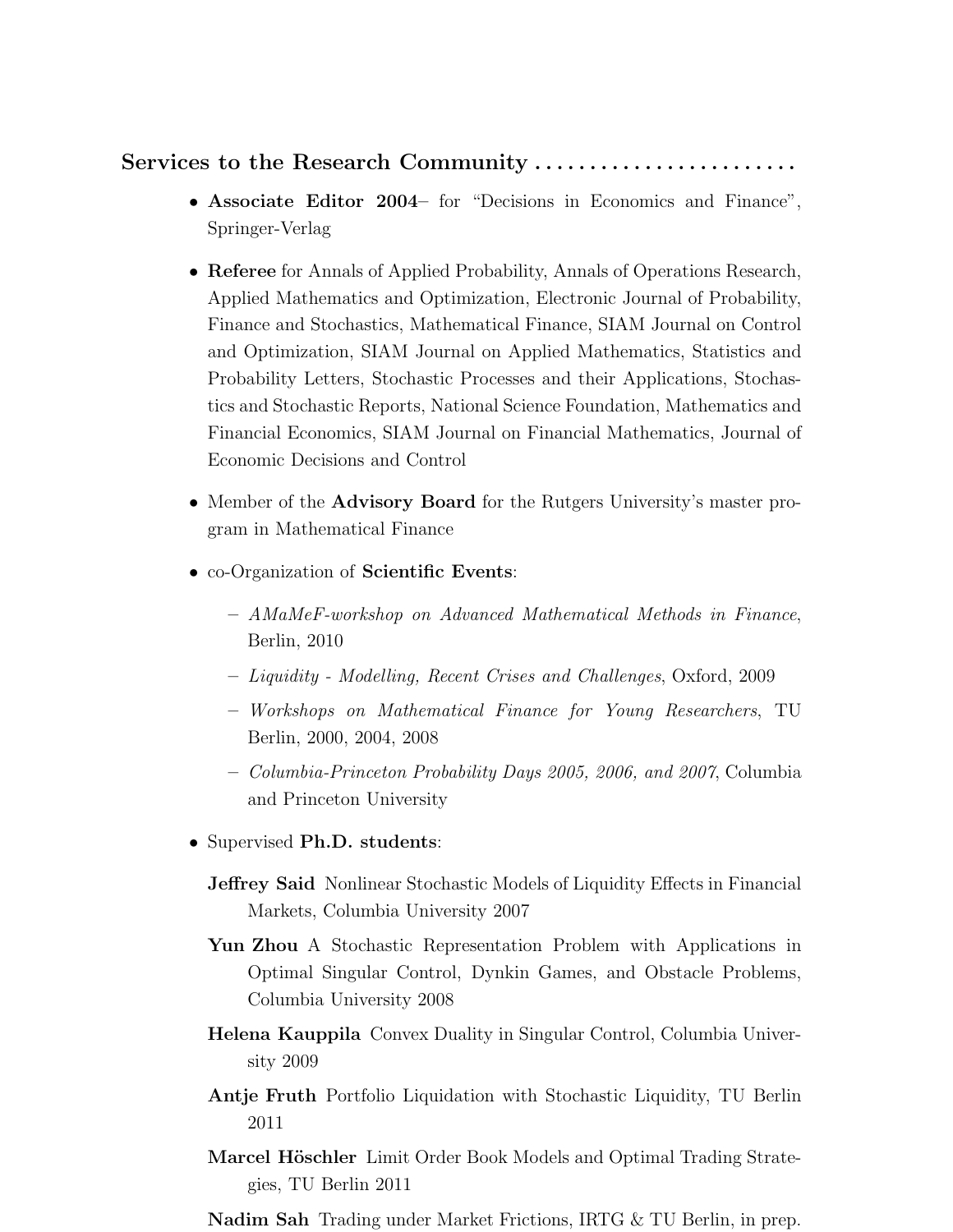## Selected publications and working papers

 $Articles \ldots \ldots \ldots \ldots$ 

- "On Parameter-Dependent Optimal Stopping for One-Dimensional Diffusions", Electronic Journal of Probability (2010), 1971-1993 (with C. Baumgarten)
- "On Gittins' Index Theorem in Continuous Time", Stochastic Processes and *Their Applications*  $(2007)$ , 1357–1371 (with C. Küchler)
- "Optimal Control under a Dynamic Fuel Constraint", SIAM Journal on Control and Optimization (2005), Vol. 44(4), 1529-1541
- "A Stochastic Representation Theorem with Applications to Optimization and Obstacle Problems", Annals of Probability (2004), Vol. 32, No. 1B, 1030–1067 (with N. El Karoui)
- "American Options, Multi–armed Bandits, and Optimal Consumption Plans: A Unifying View", in Paris-Princeton Lectures on Mathematical Finance 2002, Hrsg.: R. Carmona, E. Cinlar, I. Ekeland, E. Jouini, J. Scheinkman, N. Touzi, Lecture Notes in Mathematics, Vol. 1814, Springer,  $2003$  (with H. Föllmer)
- "Hedging and Portfolio Optimization in Financial Markets with a Large Trader", Mathematical Finance (2004), 14, 1–18 (with D. Baum)
- "Optimal Consumption Choice with Intertemporal Substitution", Annals of Applied Probability (2001), 11, 750–788 (with F. Riedel)
- "Existence and Structure of Stochastic Equilibria with Intertemporal Substitution", Finance & Stochastics  $(2001)$ , 5, 487–509 (with F. Riedel)
- "Non-Time Additive Utility Maximization The Case of Certainty", Journal of Mathematical Economics (2000), 33, 271–290 (with F. Riedel)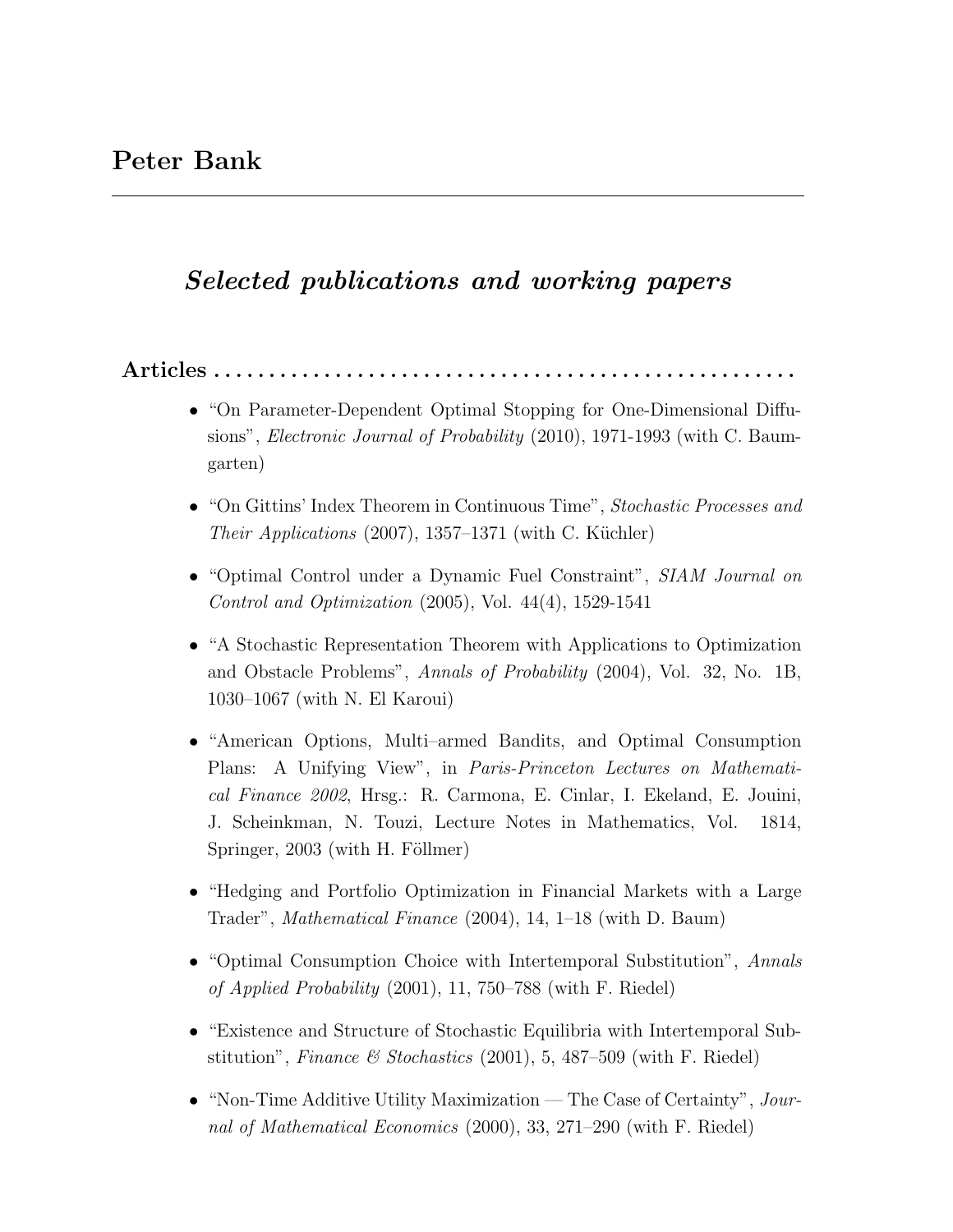#### Dissertation . . . . . . . . . . . . . . . . . . . . . . . . . . . . . . . . . . . . . . . . . . . . . . . .

title Singular Control of Optional Random Measures — Stochastic Optimization and Representation Problems Arising in the Microeconomic Theory of Intertemporal Consumption Choice

submitted October 2000 at Humboldt University of Berlin

- committee Nicole El Karoui, Ecole Polytechnique, Paris, France ´ Hans Föllmer, Humboldt University of Berlin, Germany Martin Schweizer, ETH Zurich, Switzerland
	- award Joachim Tiburtius Prize 2001 for outstanding dissertations at a Berlin university

#### Working papers . . . . . . . . . . . . . . . . . . . . . . . . . . . . . . . . . . . . . . . . . . . . .

- "A model of a large investor trading at market indifference prices I: single period case", preprint (with D. Kramkov)
- "A model of a large investor trading at market indifference prices II: continuous-time case", preprint (with D. Kramkov)
- "On a stochastic differential equation arising in a price impact model", preprint (with D. Kramkov)
- "Optimal Order Execution with Deterministic Liquidity Patterns", in preparation (with A. Fruth)
- "An Algorithm for Computing Gittins–Indices and Exercise Signals for American Options", working paper.
- "Optimal Dynamic Choice of Durable and Perishable Goods", Working Paper (2002), Stanford University (with F. Riedel)
- "No Free Lunch for Large Investors", Discussion Paper 71 (1999), SFB 373, Humboldt University of Berlin
- "Pricing and Hedging of Forwards, Futures and Swaps by Change of Numéraire", Discussion Paper 65 (1997), SFB 373, Humboldt University of Berlin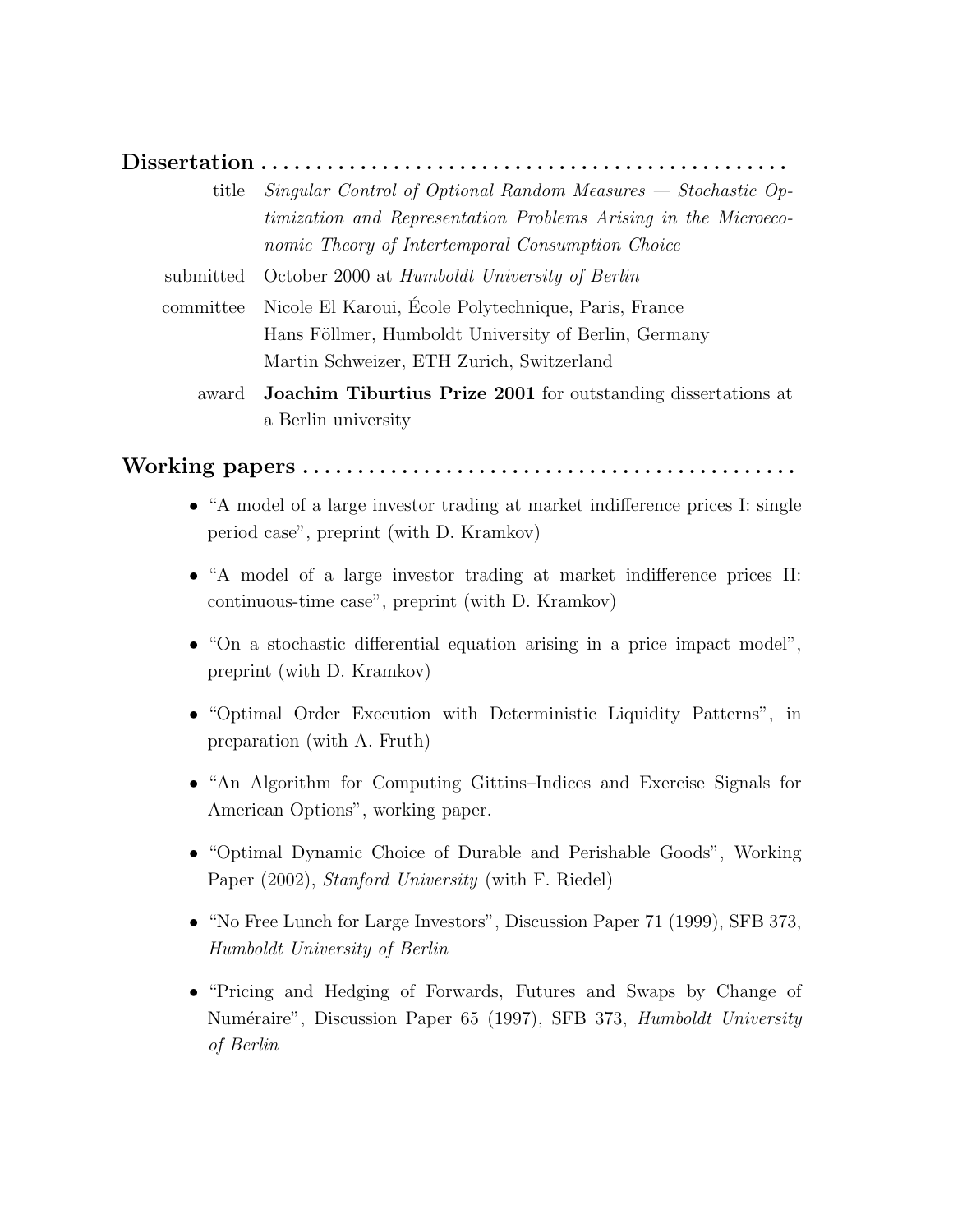# Selected talks and conference contributions

Invited  $talks... \ldots \ldots \ldots \ldots \ldots$ 

- Quantitative Methods in Finance Conference, Sydney, December 2011
- Mathematical Finance and Partial Differential Equations, Rutgers, November 20111
- ICIAM 2011, Vancouver, July 2011
- FMC2 Summer School, Dublin, June 2011
- Mathematical Finance Seminar, Warwick University, May 2011
- Workshop on Risk Analysis in Economics and Finance, University of Guanajuato, January 2011
- Workshop on Stochastic Analysis and its Applications, Prague, January 2011
- Conference on the occasion of Walter Schachermayer's 60th birthday, Vienna, July 2010
- 6th World Congress of the Bachelier Finance Society, Toronto, June 2010
- Conference on the occasion of Mark Davis's 60th birthday, Imperial College, London, April 2010
- Probability Colloquium, University of Southern California, Los Angeles, February 2010
- Workshop on the Foundations of Mathematical Finance, Fields Institute, Toronto, January 2010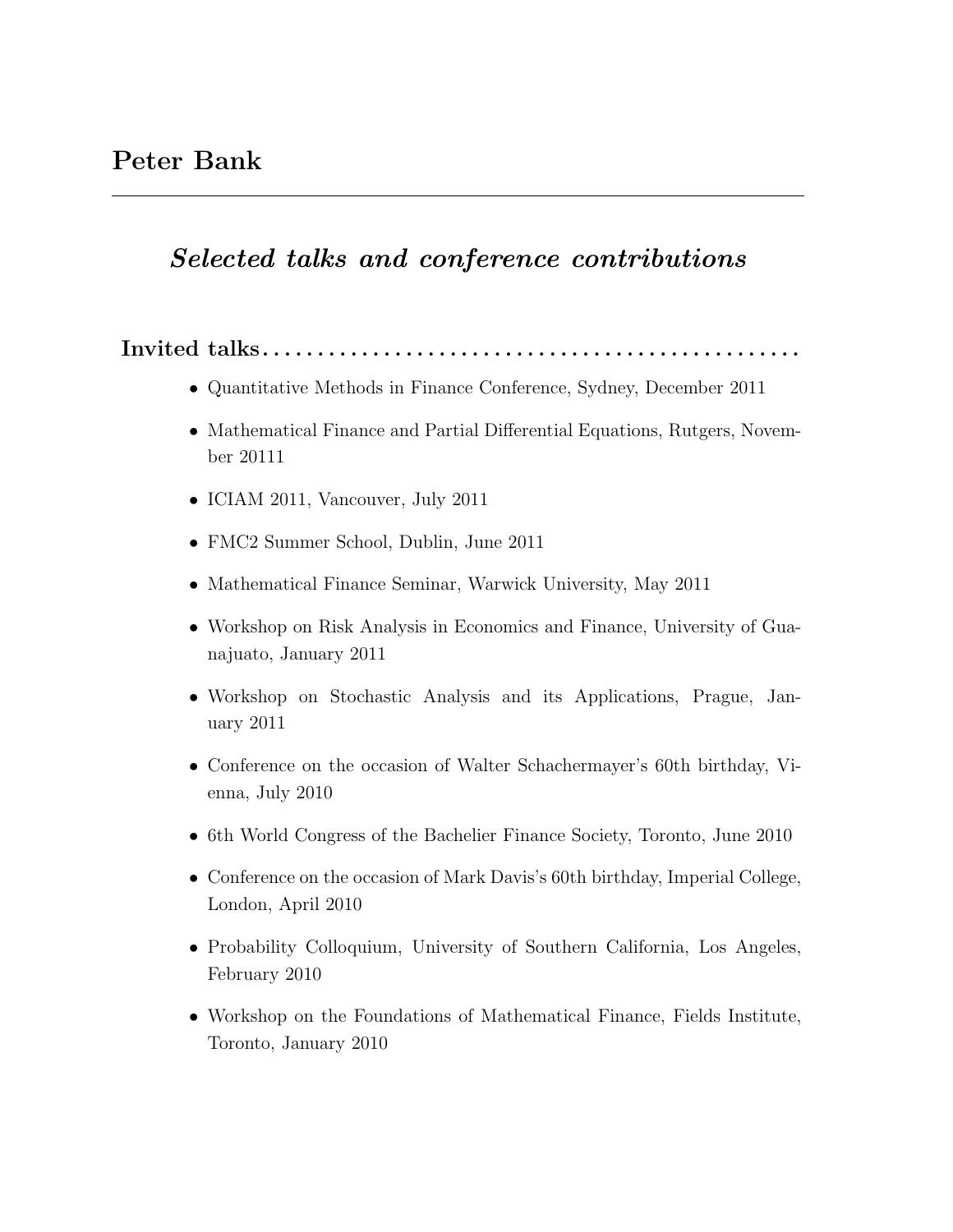- Probability Seminar, Columbia University, New York, October 2009
- 2nd SMAI European Summer School in Financial Mathematics, Paris, August 2009
- Liquidity—Modelling, Recent Crises and Challenges, Oxford, June 2009
- Workshop on Mathematical Finance, Istanbul, May 2009
- Spring School of the Marie Curie ITN 'Finance & Insurance: Stochastic Analysis and Pratical Methods' Jena, March 2009
- Stochastic Processes and their Applications and IMS-Bernoulli Meeting, Singapore, July 2008
- Mathematical Finance Seminar of the Stockholm School of Economics, April 2008
- Roundtable on Mathematical Finance, Académie des Sciences, Paris, March 2008
- Conference on Stochastic Processes and Applications to Mathematical Finance, Kyoto, March 2008
- Workshop on Mathematical Finance, Tokyo March 2008
- OCIAM Seminar on Mathematical Finance, Oxford, February 2008
- Oxford-Man Seminar on Stochastic Analysis, Oxford, February 2008
- Oberwolfach Seminar on Stochastic Analysis in Finance and Insurance, January 2008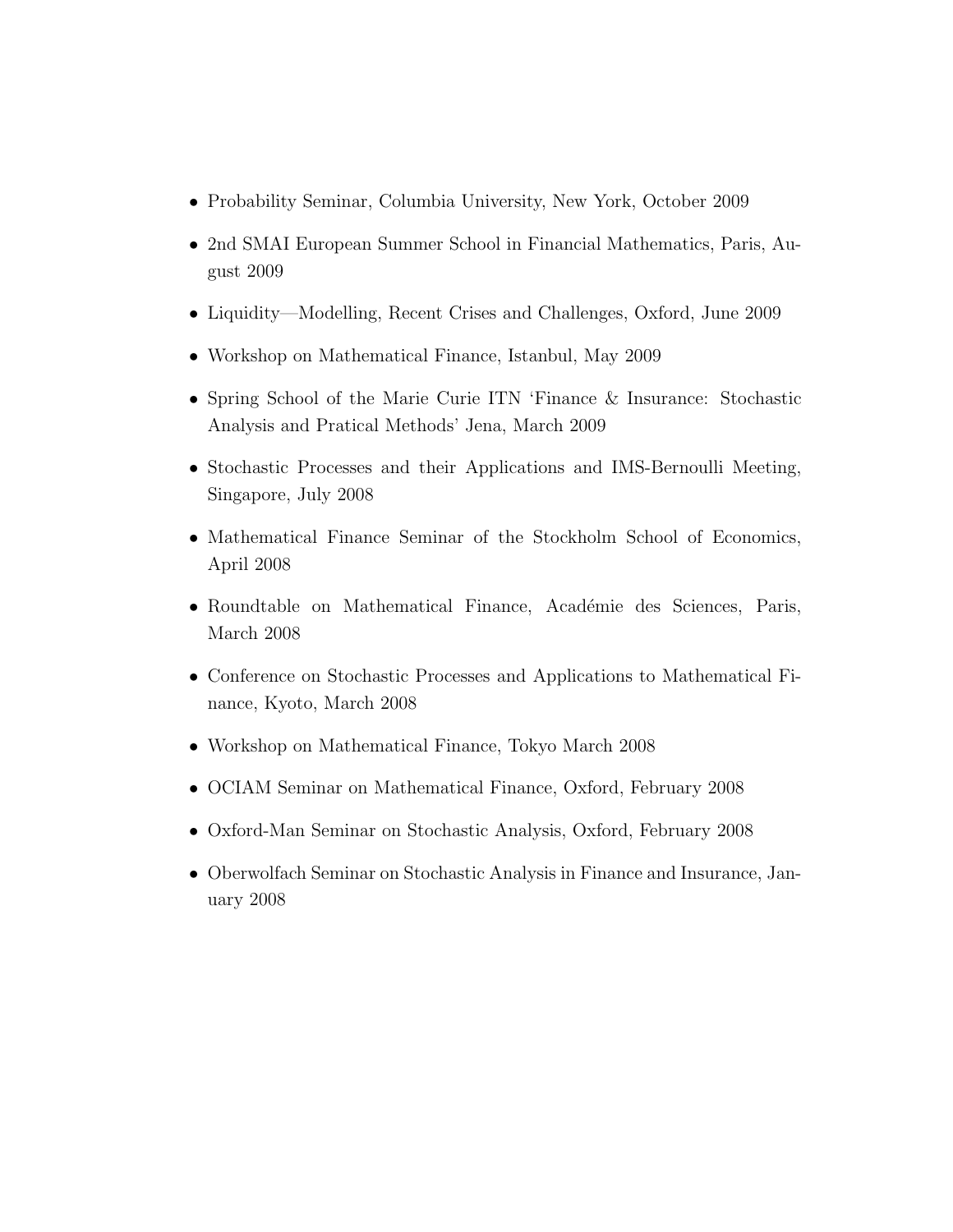- Research Seminar of the Chair X-Ponts-SG, Paris, December 2007
- Workshop on Quantitative Finance, Kiel, November 2007
- Talks in Financial and Insurance Mathematics, ETH Zurich, October 2007
- Workshop on Stochastic Filtering and Control, Warwick, August 2007
- AMaMeF conference on 'Innovations in Mathematical Finance', Loen, Norway, June 2007
- Columbia Practitioners Conference in Mathematics of Finance, New York, April 2007
- PIMS-MITACS Math Finance Seminar, University of British Columbia, Vancouver, March 2007
- Financial and Actuarial Mathematics Seminar, University of Michigan, February 2007
- Computational Finance Seminar, Purdue University, February 2007
- Mathematical Finance Seminar, University of Texas at Austin, November 2006